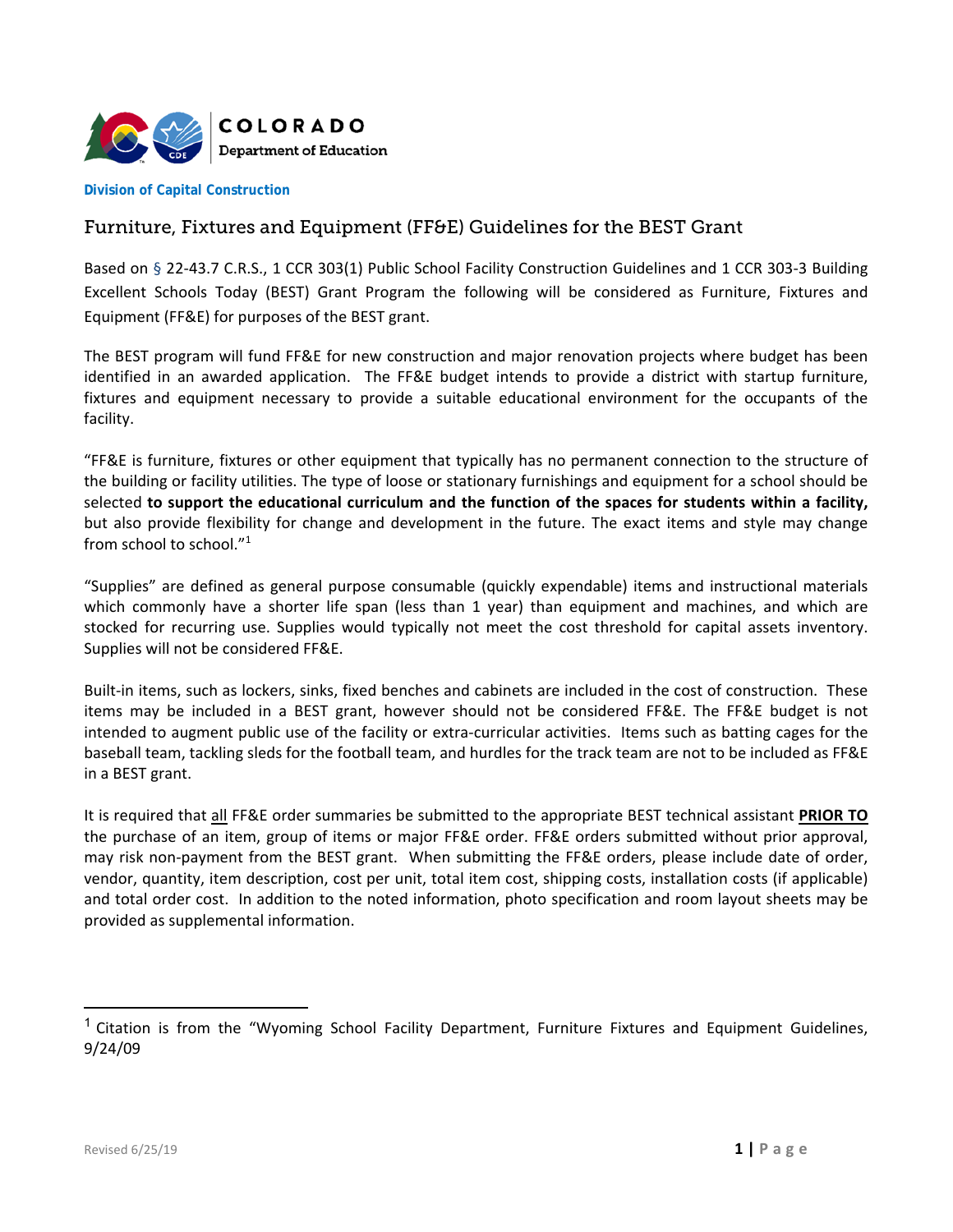If a district or charter school grantee would like additional FF&E, not clearly defined in this document, to be considered for inclusion in a grant application, please review with the appropriate BEST technical assistant prior to submitting in the application.

## **FF&E Guidelines**

FF&E plan. FF&E has a minimum threshold of \$5,000 with any one vendor. Items from the functional areas listed below may be bought individually or in a group with the total purchase order being greater than or equal to \$5,000, including shipping and other reasonable costs (installation and, if applicable, taxes). **ALL FF&E ORDERS MUST BE DELIVERED or INSTALLED and FUNDS COMMITTED or EXPENDED PRIOR TO THE DISTRICT OCCUPANCY OF A FACILITY. DELAYED DELIVERY, DAMAGED AND RETURNED GOODS MAY BE FUNDED THRU THE ORIGINAL GRANT FF&E. ADDITIONAL FF&E RELATED ITEMS THAT ARE REQUESTED AFTER OCCUPANCY OF** BEST requests that FF&E be purchased in bulk from a minimal number of vendors where possible. It is recommended to work with an FF&E supplier or consultant to establish quantities and assist in developing an **THE FACILITY WILL NOT BE CONSIDERED.**

The grantee must retain documentation (such as packing slips, pick tickets, etc.) supporting any and all FF&E purchases, and their location in the facility.

The project team should consider the condition and ability to reuse existing furniture, fixtures and equipment in any given project.

## **Functional Area Inclusions & Exclusions**

 **Site:** Age appropriate fixed playground equipment, required fencing (if not included in the building construction), resilient surface under and around the playground, benches (movable not included in the FF&E does not include sporting goods such as sports balls, jump ropes, etc., or extra-curricular sports building construction), storage units for the purpose of storing playground equipment. Exclusions: Site equipment such as soccer goals, tackling sleds, hurdles, etc.

 **Classrooms including Specialized Classrooms (Science Labs/ Art Rooms/ Music Rooms/ Band Rooms/Auditoriums/Cafetoriums):** Provide all the necessary equipment to support the intended furniture as defined by the classroom program, use and design, such as student/instructor desks, student/instructor chairs, storage units and bookcases used within the classroom, microscopes, kilns, material or equipment such as books, paint brushes, paint, clay, paper, beakers, musical instruments, educational program. Classroom furniture, fixtures, and equipment includes student and/or instructor stage curtains and stage lighting ensembles. Exclusions: Classroom FF&E does not include instructional pencil sharpeners, etc.

 **Computer Rooms:** Furniture to support the use and design of the room. Technology equipment such as computer carts, computers to be utilized within the designated room, projectors, smart boards, racks, technology budget. Infrastructure for technology will be included in the construction of the facility to servers, switches or any other furniture, equipment can be considered FF&E if not included in the include devices (wall outlets, etc.), cabling, wire management etc.

 intended use and design. Computers can be considered FF&E if not included in the technology budget. Library/ Multimedia Center: Book racks, seating, computer furniture and equipment to support the **Exclusions: Books, literary materials etc.**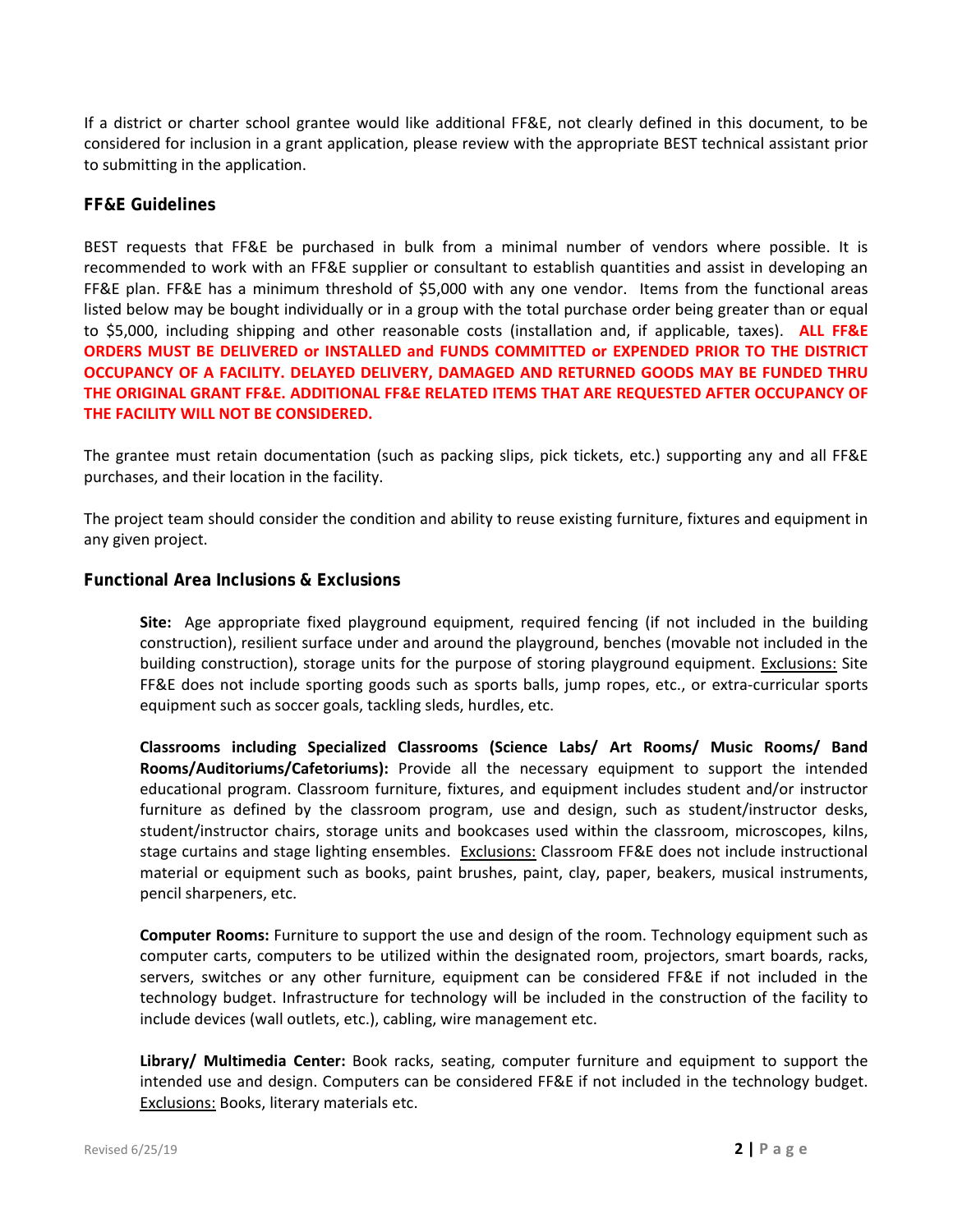**Commercial Kitchen:** May include cooking and refrigeration equipment, dry storage, washing equipment and any other equipment required to operate the kitchen as designed that has not been included in the construction project. Exclusions: Utensils, trays, glasses, cooking utensils, etc.

 necessary seating for the defined use and design. **Cafeteria/ Multipurpose Room:** May include a movable stage, tables, and chairs, etc., to provide the

 **Gymnasium Spaces:** May include sports equipment necessary to provide for the use and design of the gymnasium, i.e. sports specific equipment – climbing ropes, safety mats, wrestling mats, wrestling mat hoist, and scorer table. Climbing walls, volleyball sleeves, bleachers, and basketball hoops would typically be included in the construction of the facility. Exclusions: This does not include sporting goods such as basketballs, footballs, volleyballs, cones, or similar PE instructional items..

**Weight Training:** May include all equipment necessary to provide for the use and design of the room, i.e. wall mirrors, exercise machines including weights, rubber flooring, wall/floor mats, racked weights, etc. Exclusions: Sporting goods and light exercise equipment not racked or attached to the floor or walls such as exercise balls, jump ropes, stretch bands, etc.

 design of the room, i.e. Work Rooms may include copiers, fax machines etc. as necessary, Break Rooms may include refrigerators and microwaves. Built in equipment and fixtures are to be included in the **Administration/ Nursing/ Conference/ Reception/ Building Support/ Work Rooms/ Break Rooms:** May include all furniture, fixtures and equipment necessary to provide for the use, educational program and construction of the facility.

 **Career and Technical Education:** May include all furniture, fixtures and equipment necessary to provide drill presses, other stationary electrical shop equipment, lockers, family and consumer science appliances, etc. These items would be considered FF&E if the expenses are not included in the building considered. Exclusions: Individually purchased small hand-held or power tools, and replacement blades and parts are considered instructional materials or supplies. For any unique item with a value of \$25,000 (twenty‐five thousand dollars) or greater, specific approval from BEST is needed before item can be included in grant. for the educational use and design of the program such as welding booths, auto lift station, table saws, construction. Bulk purchases of hand‐held tools in complete sets, including small power tools may be

floor materials such as floor polishers, vacuums etc. Exclusions: Paper products, cleaning liquids, hand **Custodial Closet Spaces:** To include the necessary fixtures and equipment to maintain interior finishes of the funded facility (not to augment districtwide equipment) i.e., equipment necessary to maintain new held cleaning tools, other supplies.

## **Other items not included in the BEST FF&E Budget**

 **Technology:**  May include infrastructure, equipment to support the infrastructure, projectors, Smart boards, etc. Technology is addressed in a separate section of the BEST project budget, and should not generally be considered FF&E, however technology may include hardware, devices, or equipment necessary for individual student learning and classroom instruction. This includes hardware, devices, or equipment to provide access to electronic instructional materials, or necessary for professional use by a